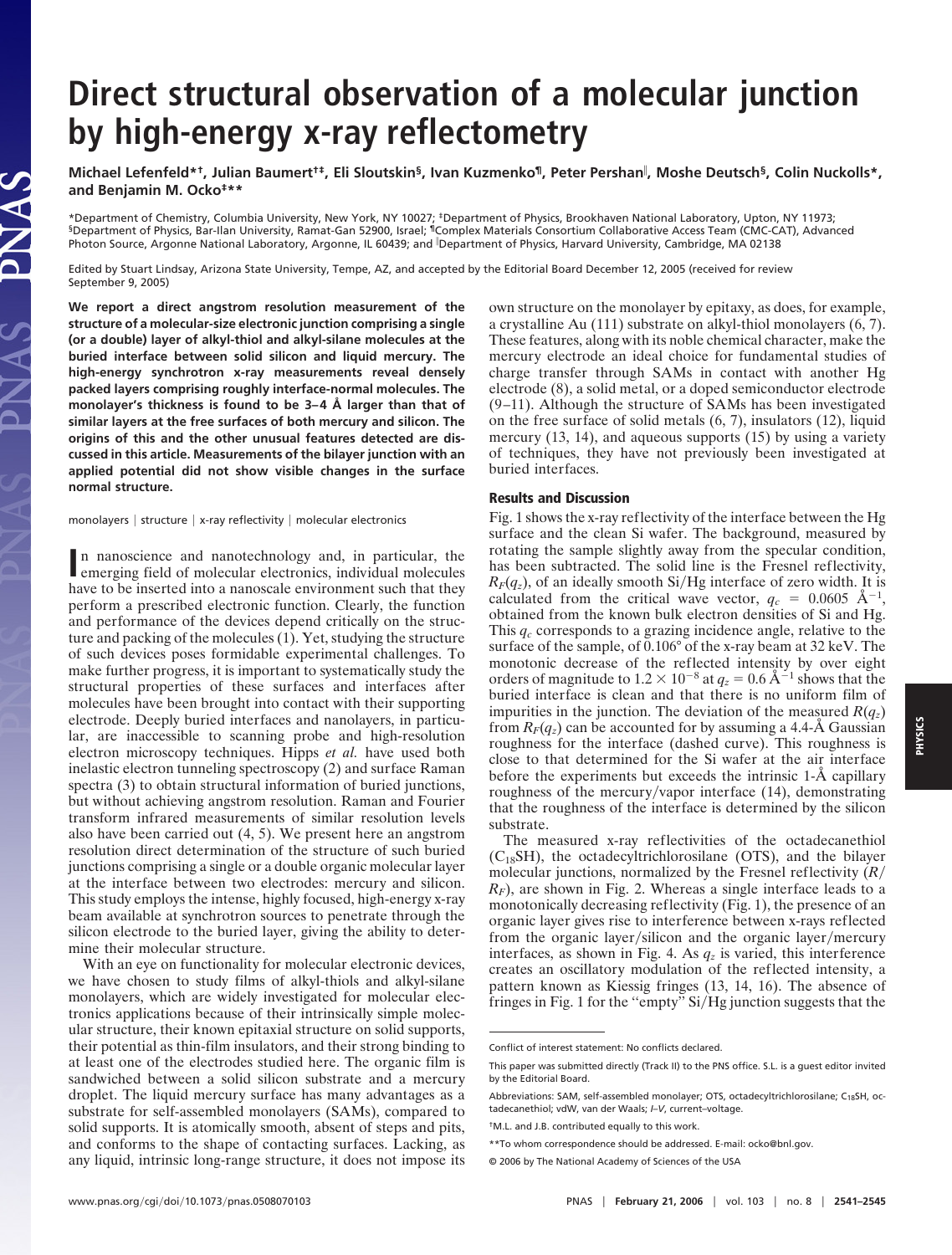

Fig. 1. X-ray reflectivity of the Si/Hg interface at room temperature (O) in the absence of an organic SAM. The solid line shows the calculated Fresnel reflectivity, R<sub>F</sub>. The dashed line is the reflectivity expected for the same interface with a 4.4-Å roughness.

Hg is in direct contact with the silicon oxide, and no intermediate organic layer is present. By the same token, the clear Kiessig fringes observed in all reflectivities shown in Fig. 2 manifest the presence of an organic film between the silicon and the mercury. The Kiessig fringe spacing is given by  $\Delta q_z = 2\pi/L$ , where *L* is the organic layer thickness. The amplitude of the fringes is related to the electron density in the various regions of the junction. Compared to organic monolayers at the liquid/air interface, the reflectivity modulations are out-of-phase by  $\pi/L$ . This difference arises because at the air interface the electron density increases monotonically, whereas for the present junctions, the electron density change has a different sign at the two interfaces.

In Fig. 2 *a* and *b*, the reflectivity curves of the monolayer junctions of  $C_{18}SH$  and OTS are shown. Kiessig fringes with periods of  $\Delta q_z \approx 0.21 \text{ Å}^{-1}$  and  $\Delta q_z \approx 0.23 \text{ Å}^{-1}$ , corresponding to layer thicknesses of  $\approx$ 29.9 Å and  $\approx$ 27.3 Å, respectively, are clearly evident. In the case of the bilayer junction, Fig. 2*c*, the period of the Kiessig fringes decreases significantly to  $\Delta q_z \approx 0.13$  $\rm \AA^{-1}$ , yielding a total film thickness of  $\approx$ 52.4 Å. At the Hg/air interface, the  $C_{18}$ SH SAM is known to display a thickness of 25.2  $\AA$  (14), whereas at the Si/air interface, the OTS SAM has a thickness of 24.2 Å (17). Both of these values are smaller than the respective thicknesses determined for the corresponding buried monolayers. The thickness of the buried bilayer is also found to be larger than the sum of the monolayer thicknesses at the air interface (49.4 Å). However, it is considerably smaller than the sum of the thicknesses of the two monolayer junctions  $(57.2 \text{ Å})$ .

The reflectivities were analyzed additionally by using the Parratt formalism (18) to obtain the electron density profile of the junction from the measured reflectivity. Although the electron density profile of the C<sub>18</sub>SH buried interface could be modeled by a simple ''box model'' with a uniform density for each box, this was not possible for the other two molecular junctions. A model-free approach was used for these two junctions. Here an initial density profile is first chosen. It is then divided into a large number of thin (2.0-Å) layers, the densities of which are varied iteratively until a minimum  $\chi^2$  value is reached. For our SAMs, a uniform-density layer was chosen as the starting profile. Its thickness was determined from the period of the Kiessig fringes observed in the measured reflectivity curve. The resulting fits (solid lines) and the corresponding electron densities (*Insets*) are displayed in Fig. 2.



Fig. 2. Fresnel-normalized, room-temperature measured reflectivities (O) and model fits (solid lines) of the Si-C18SH-Hg (*a*), Si-OTS-Hg (*b*), and Si-OTS-C18SH-Hg (*c*) buried junctions. The error bars are smaller than the data symbols. *Insets*show the electron density profiles derived from the corresponding model fits.

For the Si-thiol-Hg interface, a good fit was obtained by using the box model with two independent layers: the first layer models the mercury surface layer, and the second layer models the C18SH monolayer bonded to the Hg. The mercury surface layer is found to display a more gradual density decay at the monolayer/mercury interface than that of a clean mercury/air interface (19, 20). This decay might result from the lower density of the bonded sulfur compared to the mercury. The fit yields a monolayer thickness of 29.6  $\pm$  0.4 Å, consistent with the Kiessig fringe analysis, an electron density of  $0.40 \text{ e}/\text{\AA}^3$ , and a roughness of 3.0 Å at the silicon interface. The electron density of the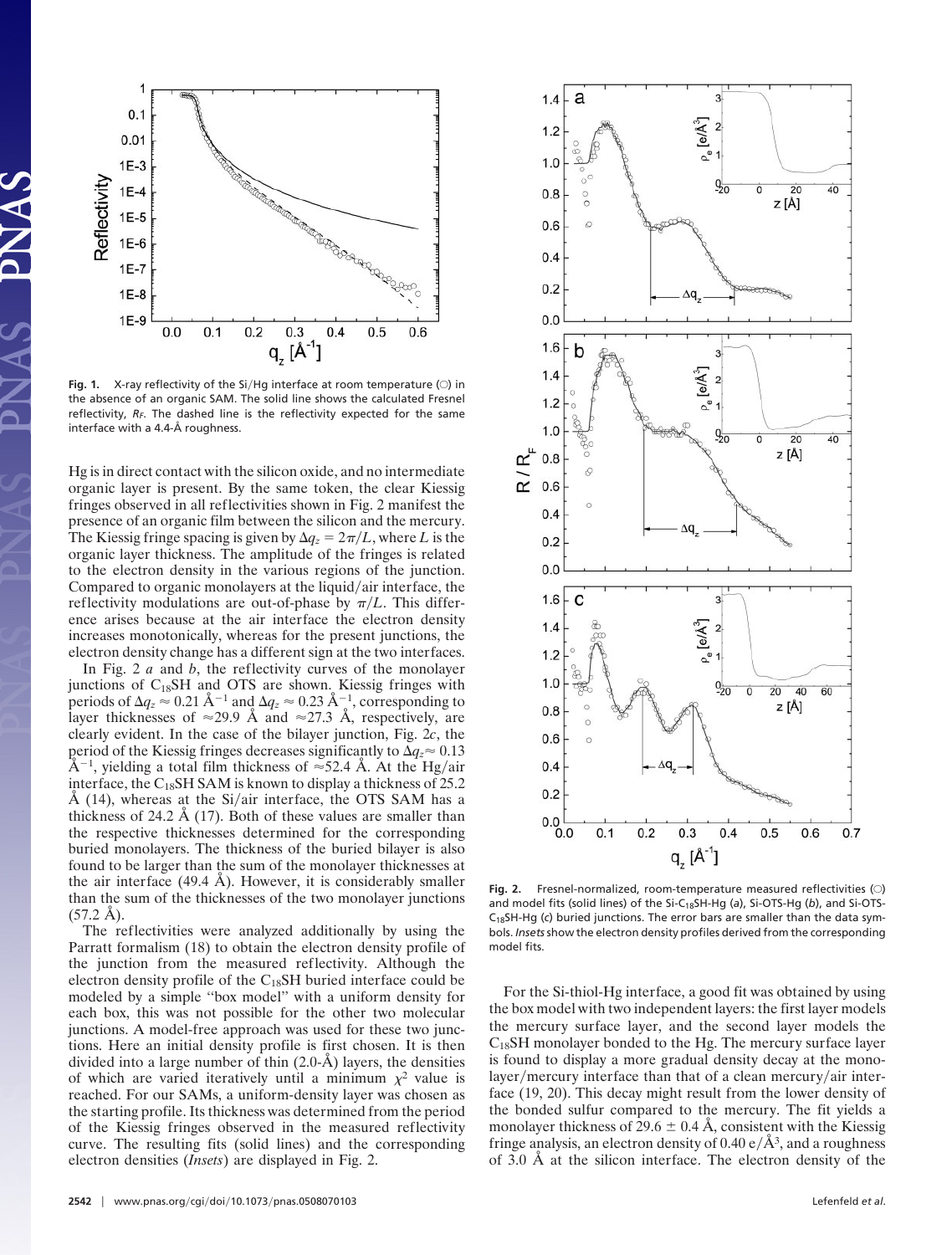buried thiol layer is found to be  $\approx 30\%$  larger than that measured for a densely packed thiol SAM on the free mercury surface (14). The effective contrast between the electron density of the organic SAM and the mercury is therefore lower. A model comprising coexisting lying-down and standing-up molecules may account for the observations. However, coveragedependent measurements and modeling are required to support this interpretation.

For the Si-OTS-Hg interface, the resulting electron density (Fig. 2*b Inset*) can be divided into three general regions: (*i*) at  $z < 0$  Å, the electron density corresponds to the mercury; *(ii)* above the mercury, a layer with an average density of  $0.24 \text{ e}/\text{\AA}^3$ , representing the OTS layer; and last (*iii*) an extended transition region of the electron density to that of silicon. The extended transition region cannot be explained solely by an increased silicon roughness. It is thought to originate from a combination of the interfacial roughness and the thin silicon oxide region. The silicon oxide, however, is not resolvable with the measured  $q$ -range; data at larger  $q_z$ , measurable only with smoother substrates, may resolve the structure underlying this feature. The thickness of the OTS layer is determined from the distance between the midpoints of the electron density between the values of bulk mercury and OTS ( $z = 0.0$  Å) and OTS and silicon ( $z =$ 28.4 Å), respectively. It is thus found to be 28.4  $\pm$  0.5 Å, which is slightly larger than the value deduced from the period of the Kiessig fringes. In both the  $C_{18}SH$  and the OTS monolayer junctions, the interface thicknesses determined from both the Kiessig fringes and the Parratt fit are found to be larger than the corresponding values for SAMs at the air interface. However, at the air interface, the layer thickness corresponds to the distance between the terminal carbon and the mercury or silicon surface. In contrast, for a buried layer, the thickness is equal to the distance between the mercury and the silicon oxide surfaces. To obtain this distance from the molecular length, as reflected in the free surface measurements, one must add to this length also the C—H bond length of the terminal methyl group and the van der Waals (vdW) radii of both the terminal hydrogen atom and the silicon oxide or mercury surface. Consequently, we will reduce the thickness of the buried layer by these factors to calculate the effective thickness of the corresponding SAM at the air interface. The C-H bond length and the vdW radius of the terminal hydrogen atom are 1.1 Å and 1.2 Å, respectively. For the  $C_{18}$ SH buried interface the vdW radius of the silicon oxide is  $\approx$  2.0 Å. Thus, the effective thickness of the SAM of the same molecule at the air interface would be 25.3 Å, which is 4.3 Å smaller than the measured thickness of 29.6 Å. The 25.3 Å effective thickness is in good agreement with the measured 25.2 Å thickness of the standing-up phase of  $C_{18}SH$  monolayers at the  $mercury/air$  interface. This clearly shows that the molecules are not significantly  $( $5^{\circ}$ )$  tilted (14). In the case of the OTS junction, the vdW radius of the mercury is  $\approx 1.6$  Å, resulting in an effective thickness of an OTS layer at the air interface of 24.5 Å, which is 3.9 Å smaller than the thickness of 28.4 Å measured here. This effective thickness is also in good agreement with the measured 24.2 Å thickness of OTS monolayers at the silicon/air interface (17). The results are summarized in Table 1.

The electron density profile of the bilayer junction shows a combination of the features observed for the monolayer junctions (see Fig. 2*c Inset*). The electron density decreases continuously from the mercury bulk density to the electron density corresponding to the organic layers. It is assumed that the two alkyl chains meet in the middle of the depletion point observed at  $z = 24.5$  Å in the electron density profile shown in Fig. 2*c Inset*. Overall, this layer displays an average electron density of 0.30  $e/\overline{A}^3$ , corresponding well to that of closely packed alkyl tails of Langmuir films on water and mercury subphases (13, 15). An extended electron density transition region that reaches from the Si substrate into the region of the OTS layer also is observed. By

## **Table 1. Layer thicknesses of the buried interfaces and the corresponding monolayers at the air interface**

| Thickness, A |  |
|--------------|--|
|--------------|--|

| Junction    | Fia. | <b>IIIILKIILISS</b> , A |                |            |           |
|-------------|------|-------------------------|----------------|------------|-----------|
|             |      | Kiessig                 | Fit            | Air        | Corrected |
| $C_{18}$ SH | 2a   | 29.9                    | $29.6 \pm 0.4$ | $25.2*$    | 25.3      |
| <b>OTS</b>  | 2b   | 27.3                    | $28.4 \pm 0.5$ | $24.2^{+}$ | 24.5      |
| Bilayer     | 2c   | 52.4                    | $48.1 \pm 0.5$ |            |           |

Thicknesses obtained from the period of the Kiessig fringes and the fit of the data are given in comparison with the thickness of the monolayers at the air interface. The corrected thickness of the buried interfaces takes into account the terminal methyl group and the vdW radii of the terminal hydrogen atoms and the silicon or mercury surface. \*Published value from ref. 14.

†Published value from ref. 17.

using the midpoint method described for the OTS monolayer, the thickness of the buried layer is found to be  $48.1 \pm 0.5$  Å, corresponding to thicknesses of 24.5 Å and 23.6 Å for the  $C_{18}SH$ and the OTS layers, respectively. Thus, the thickness of the buried layer leads to values for the  $C_{18}SH$  and the OTS layers, which are reasonably close to the results at the air interface. Although it is clear that for these bilayers the vdW radii of the silicon or mercury surface do not have to be added to the molecular length, it is interesting to note that the hydrogen atoms of the terminal methyl group do not seem to lead to an increased thickness of the bilayer. This shorter length may suggest a slight interdigitation of the terminal hydrogen atoms of the two different hydrocarbon chains, a slight tilting of the two independent layers, or a larger number of gauche conformations at the chains' ends as compared to that of a monolayer at the air interface.

For the Si-OTS- $C_{18}$ SH-Hg buried junction, the effect of an applied potential on the reflectivity was monitored both by measuring the reflectivity at several fixed potentials and by measuring the potential dependence at fixed  $q_z$  positions. A uniform electrostatic-induced compression of the film would shift the modulations in the reflectivity curves to higher  $q_z$ . A change in the junction spacing by several percent should thus be readily observed. In Fig. 3, the reflected intensity is shown at two  $q_z$  positions, 0.20 and 0.32  $\AA^{-1}$ , as the applied potential was varied from  $-1$  to 1 V. The chosen  $q_z$  positions correspond to points on the slope after the second and third maximum of the reflectivity curve of the bilayer junction prepared for the voltage scans. These current–voltage (*I–V*) measurements were carried



Fig. 3. Potential-dependent x-ray reflectivity from the Si-OTS-C<sub>18</sub>SH-Hg buried junctions at two fixed  $q_z$  positions, 0.20 and 0.32  $\rm \AA^{-1}.$  The magnitude of the current varied from 0.1 nA to 0.1  $\mu$ A.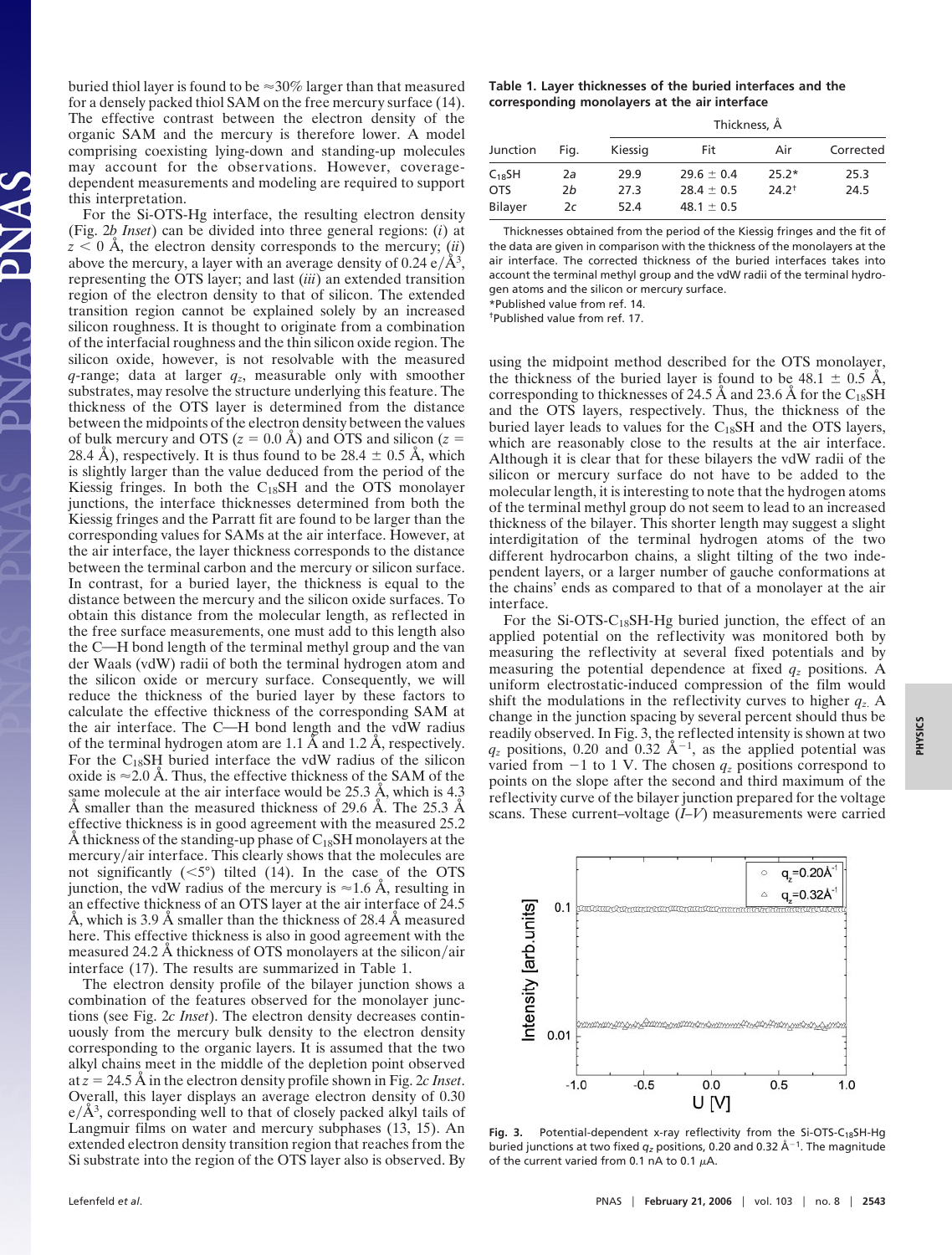out to ensure electrical contact and the absence of shorts. Although our results for this single junction are in general agreement with the expected exponential-like *I–V* characteristics (10, 11), some variability is observed among the several individual junctions measured. Thus, further measurements are required before a reliable *I–V* curve can be presented for this junction.

The constant intensity in Fig. 3 clearly indicates that there is no detectable structural change despite a three-order-ofmagnitude change in the current density. The reflectivity scans at several voltages also showed no detectable changes. Together, these results show that the compression of the junction is  $\langle 2\% \rangle$ for applied electric potentials in the range of  $\pm 1$  V. We note that the potential drop across the organic junction is somewhat reduced by the potential drop across the low-resistance native oxide. The contraction expected in the junction spacing can be estimated from the pressure induced by the voltage applied across the molecular junction. The pressure across the junction is given by  $P = \varepsilon \varepsilon_0 V^2 / 2d^2$ , where  $\varepsilon = 2.2$  is the dielectric constant of alkane thiols (1) and  $\varepsilon_0 = 8.854 \times 10^{-12}$  F/m is the permittivity of free space. For a gap of  $d = 5 \times 10^{-9}$  m and  $V =$ 1.0 V, the calculated pressure is  $\approx$  4 bars (1 bar = 100 kPa). By using the bulk compressibility of dodecane  $(99 \text{ ppm/bar})$   $(21)$ , the expected change in the gap spacing is  $\approx 0.04\%$ . This very small change in the gap spacing is consistent with the voltage independence of the reflectivity. Thus, these results suggest that the *I–V* curves for this junction should not be dominated by structural changes associated with electrostatically induced compression.

In conclusion, this article demonstrates that x-ray reflectivity can be used to study in detail deeply buried self-assembled molecular layers. The method employs high-energy x-ray beams and allows determination of the molecular structure and phase with angstrom resolution, providing the first evidence of densely packed SAMs in buried interfaces. This method also has the capability of examining a range of molecules on two very important substrates at different surface coverages. The x-ray reflectivity measurements of the molecular junctions formed by either silane or thiol chemistry further illustrate the versatility of this technique. The combination of silane and thiol monolayers to a bilayer within the junction demonstrates the sensitivity of the experimental method toward structural changes within the buried interface. Measurements of the bilayer junction with an applied potential did not show visible changes in the surface normal structure. Because the compression scales as the square of the voltage-to-thickness ratio, junctions with shorter molecules and higher voltages should show noticeable structural changes. For example, a junction with a 1-nm gap at 2 V gives an estimated 4% change in the junction thickness, which should be observable as a change in the period of the Kiessig fringes in the x-ray reflectivity. Overall, combining x-ray reflectivity measurements with *I–V* measurements should help to provide a better understanding of the structure–function relationship in a variety of molecular junctions.

## **Materials and Methods**

Fig. 4 illustrates the experimental x-ray reflectivity geometry (16). This technique measures the Fourier transform of the laterally averaged electron density distribution in the surface normal direction. For a direct observation of the molecular structure of the buried interface, penetrating, high-energy x-ray beams are necessary (22). We have used beamline X-22A at the National Synchrotron Light Source of the Brookhaven National Laboratory, with an energy of 32 keV and a beam cross section of  $0.1 \times 0.5$  mm<sup>2</sup>. Additional measurements were carried out at ID9 with an energy of 24 keV at the Advanced Photon Source of the Argonne National Laboratory. At 32 keV, the beam passes through the 5-mm length of the silicon electrode (5  $\times$  5  $\times$  1



**Fig. 4.** A schematic of the deeply buried monolayer of  $C_{18}$  chains, residing between the upper silicon electrode and lower mercury electrode. The entry and exit of the probing x-ray beam through the top silicon electrode is also shown.

mm<sup>3</sup>), which is comparable to the 4-mm x-ray attenuation length and is reflected from the Si-organic molecule-Hg junction exiting from the other side of the silicon electrode. The reflectivity  $R(q_z)$  is the fraction of the incident intensity reflected by the interface, measured as a function of the wave vector transfer *qz*, and corrected for the illuminated area.

Silicon wafers, (100) orientation, covered with their native oxide, supplied by Umicore Semiconductor Processing (Boston) and cut to the appropriate dimensions, were used as substrates. The wafers are cleaned in a sulfuric acid:hydrogen peroxide  $(H<sub>2</sub>SO<sub>4</sub>:H<sub>2</sub>O<sub>2</sub>; 70:30)$  mixture and rinsed in ultra-pure water before the experiments. Two methods were used to prepare the buried junctions. The first approach used  $C_{18}SH$  covalently bonded to the Hg surface at high coverage. In this Langmuir film approach, the  $C_{18}SH$  is dissolved in chloroform to create a micromolar solution, which is deposited on the free Hg surface (14). After the chloroform evaporates, an alkyl-thiol monolayer is formed. The area per molecule is calculated from the Hg surface area of  $\approx 150$  mm<sup>2</sup>, calculated from the diameter of the circular Kel-F trough containing the mercury and the number of deposited molecules. The molecular surface coverage was chosen to be  $\approx$  19 Å<sup>2</sup> per molecule, corresponding to a closely packed monolayer of fully extended, surface-normal aligned hydrocarbon chains (14). Next, the silicon wafer is lowered by a micrometer onto the mercury, which is contained in a Kel-F trough within a clean, sealed, aluminum sample cell. Once contact is made with the Hg surface, the wafer is raised until a slight capillary rise of the Hg surface is observed through visual inspection. This procedure ensures that the mercury does not block the entrance or exit of the x-ray beam through the side of the Si wafer. The second approach to making molecular junctions uses a SAM of OTS, also an 18 carbon methyl-terminated molecule. Here, the OTS molecules are chemically bound to the native silicon oxide during extended immersion in either bicyclohexyl (ref. 23 and references therein) or toluene (24) solutions containing OTS. The contact between the OTS-covered silicon and the clean Hg surface was made by using the same procedure. A bilayer can also be formed by bringing the OTS-covered silicon into contact with the  $C_{18}$ SH-coated mercury. When applying an electric potential to the molecular junction, the native oxide on the back of the Si wafer is scratched, and conductive silver paint is applied to ensure good electric contact to the wafer. Because we did not visually observe a dewetting of the interface by the mercury or a rise of the mercury onto the sides of the wafer after the potential was applied, we excluded the possibility that the area of the junction changed. The x-ray reflectivity measurements were then performed at room temperature.